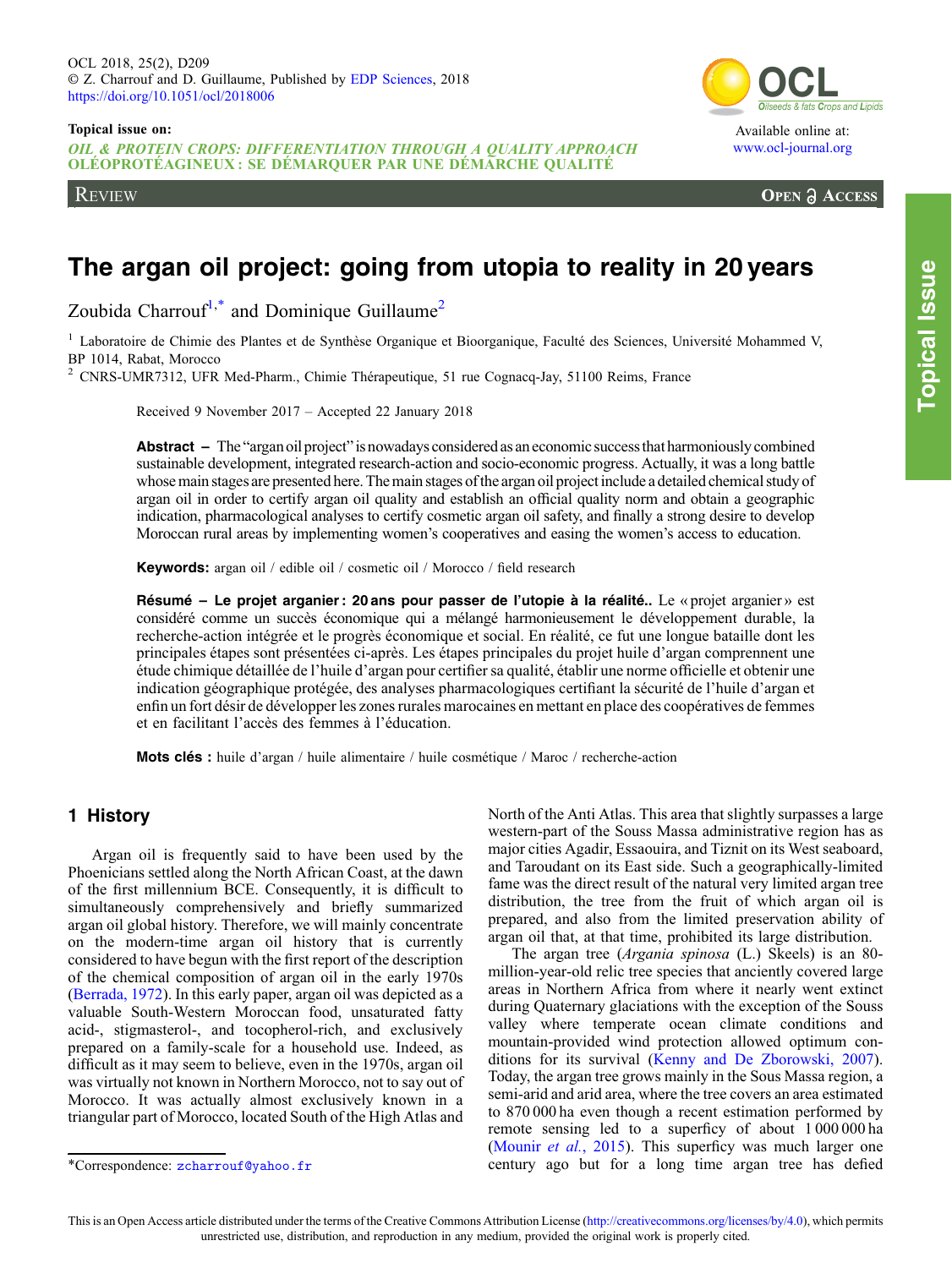domestication. In addition, a slow rate of growth associated with a prolonged national failing agricultural policy encouraging deforestation, and an over use of argan tree as fuel or forage have driven the argan tree into the group of the possibly endangered species. Because argan tree acted as a green curtain protecting a large part of Southern Morocco against the encroaching Sahara, argan tree slow disappearance became considered as an ecological disaster. Full awareness of the problems came in 1998 when the specific landscape of the Argan forest was designated a UNESCO biosphere reserve.

This is when argan oil experienced its second birth with the start of an ambitious and multidisciplinary project intimately mixing academic and industrial interests in the fields of organic and analytical chemistry, agronomy, sustainable development, ecology, economy, and social sciences. This project that is frequently simply referred to as the "argan oil project"(AOP) began in 1985. The underlying idea of the project was based on the transformation of an environmental problem into an economic opportunity that would have to simultaneously and inevitably promote the preservation of the argan forest. The idea of the AOP was based on a simple observation: the rural population of the argan forest was not considering argan treerelated activities as an agricultural activity. Hence, the rural population was not preserving the tree, as it was done for example for the olive tree for example. Consequently, the argan tree was gradually declining. Such disinterest was motivated by the idea that the argan tree traditionally represented a low source of income or any, its main agrarian function was to shade cattle and possibly some domestic crops. If argan tree cultivation could be regarded as a rewarding activity, meaning that argan tree (or its side products) could become a permanent source of revenue, local dwellers would protect the tree and even replant new ones. The battle against desertification could be won and population could get wealthier.

After some trial, the easiest-to-promote production of the argan tree appeared to be argan oil, the Phoenician-known produce. Indeed, its trading could easily represent the lookedafter income source that would sparkle the necessary virtuous circle to safeguard the argan tree/forest. To succeed, the AOP had to overcome five major pitfalls:

- argan oil production had to grow from family-scale to industrial-scale;
- the argan oil composition had to be unambiguously established to avoid adulteration;
- argan oil quality had to be certified;
- the problem of argan oil low preservation had to be surmounted;
- for the project to sustainable on the long-term, argan oil market had to be decupled meaning that the virtues of the only-locally known argan oil had to become known well beyond the borders of Morocco.

Because the project was run in a highly conservative rural context, all changes had to respect the traditional values of the concerned populations while enabling emancipation of rural women. This is why reading classes were offered to women participating to the project, as well as more elaborated formations such as word processing classes or management classes.

### 2 Argan oil

Argan oil is a copper-colored edible oil which presents a slight hazelnut taste and nutty flavor. It is prepared for the roasted kernels of Argani aspinosa fruit. Whereas traditional argan oil was almost exclusively intended for culinary purposes, its hair- and skin-protective properties were known in folk medicine. One of the first initiatives of the argan oil project was to clearly separate edible from cosmetic argan oil. Such distinction was aimed at positioning edible argan oil in the gourmet-oil segment whereas odorless and tasteless cosmetic argan oil, with its slightly gold-color, could meet the requirements of the cosmetic industry. Taste/odor elimination was simply achieved by the use of fresh kernels (cosmetic oil) in place of roasted kernels (edible oil) in the preparation process.

Argan oil is the main lipid source of the Amazigh diet ([Charrouf and Guillaume, 2010](#page-4-0)), it is traditionally prepared by women. Argan oil preparation is a tedious seven-step (fruit picking, fruit peeling, nut cracking, kernel roasting, kernel grinding, dough malaxing, and oil collection) process whose efficiency is low. From 100 kg of dried fruit, only 2–2.5 L of oil can be obtained after 58 h of work for an isolated woman. One of the first major achievements of the AOP was to rapidly permit an increase of the process efficiency by mechanization of the oil collection step, and to a lesser extent of the roasting step. Indeed, replacement of the hand-made dough kneading step by endless screws, was without doubt an important milestone that reduces the hassle of the extraction process and allowed to collect 3 L of oil from 100 kg of dried fruit after only 30 h of isolated woman work. Use of endless screws also permitted to eliminate the introduction of water (traditionally necessary to obtain the dough) in the process. Consequently, endless screw use suppressed bacteriological complications caused by the presence of an aqueous media and responsible of traditional argan oil low preservation properties. It also allowed the production of an oil of high, standardized, and reproducible quality. A full technical description of the early argan oil preparative process and of its successive improvements can be found in the literature ([Guillaume and Charrouf,](#page-4-0) [2016](#page-4-0)). As an ultimate consequence, this improved process paved the way to design and build small production units, independent but unit in a large global structure, and all placed under the responsibility of women. Highly importantly, it could also be rapidly demonstrated that introduction of mechanization in the argan oil preparative process had no negative impact on argan oil physico-chemical properties (Hilali *et al.*[, 2005](#page-4-0)). This precious finding had two impacts: first, argan oil could join olive oil as a prized member of the "cold press oil privilege club" and, second, it could be assessed that the new technology preserved all the known benefits of the traditionally prepared argan oil. Nowadays, argan oil is still prepared following the mechanized process even though in some places highly efficient hydraulic presses have replaced endless crews. Note worthily, the cosmetic industry frequently adds a physical refining step to remove residual gums and/or phospholipids and for deodorization purposes. As a consequence of these efficient preparative improvements, argan oil exports have boomed from 1 ton in 1996, a time when argan fruit was little picked up, to 1387 tons in 2016, positively impacting the Moroccan commercial balance.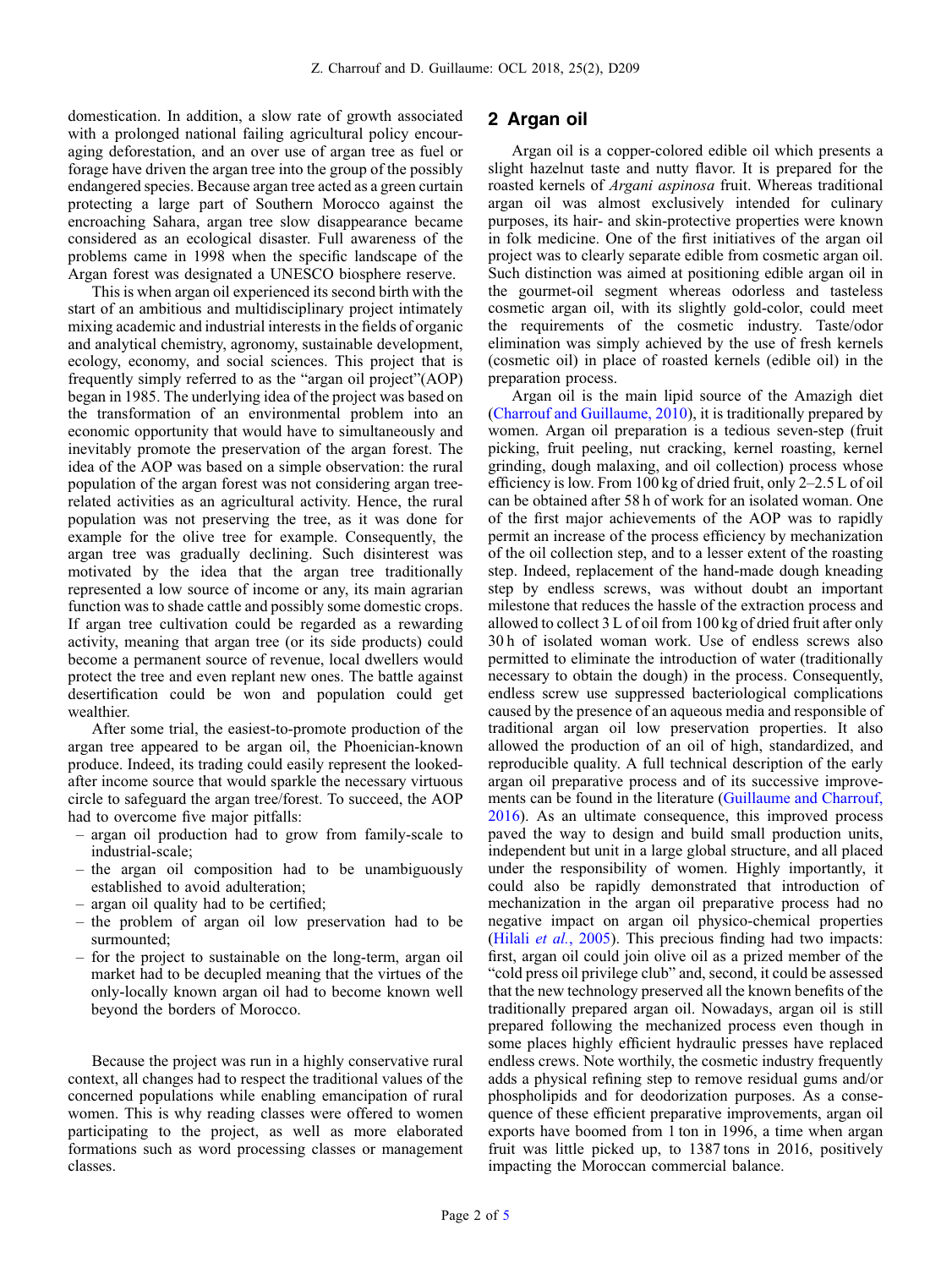A lot of traditionally known benefits of argan oil follow from its physico-chemical properties. Edible and cosmetic argan oil present the same fatty acid composition and are unsaturated fatty acid rich. Argan oil contains 43 to 49% of oleic acid, a mono unsaturated fatty acid, and 29.3 to 36% of linoleic acid, a poly-unsaturated fatty acid. Saturated fatty acids constitute only 16 to 20% of argan oil composition (palmitic acid: 11.5–15% and stearic acid 4.3–7.2%) [\(Norme](#page-4-0) [SNIMA, 2003](#page-4-0)). Argan oil also contains 600 to 900 mg/kg of tocopherols, 81 to 92% of which being  $\gamma$ -tocopherol.  $\alpha$ -,  $\beta$ -, and  $\delta$ -tocopherols represent 2.4 to 6.5%, 0.1 to 0.3%, and 6.2 to 12.8% of the total tocopherols, respectively ([Norme SNIMA,](#page-4-0) [2003](#page-4-0)). Tocopherols possess a strong antioxidant capacity and a powerful anti-free-radical ability. Together with tocopherols, argan oil contains other antioxidant molecules such as  $CoO<sub>10</sub>$ (20 mg/kg of oil) and melatonin (60 ng/kg of oil). However, argan oil does not contain CoQ9 [\(Venegas](#page-4-0) et al., 2011). Argan oil content also includes up to 220 mg/100 g of phytosterols; the two main of which being schottenol (44–49%), and spinasterol (34–44%) [\(Norme SNIMA, 2003\)](#page-4-0). Minute variations in chemical composition have been observed between edible and cosmetic. Indeed, if kernel roasting induces no change in fatty acid or tocopherol composition, the two most important families of compounds on a pharmacological stand point [\(Harhar](#page-4-0) et al., [2011\)](#page-4-0), it induces the formation of odorants responsible for the characteristic taste or edible argan oil ([Charrouf](#page-3-0) et al., 2006) an increase of polyphenols and phospholipids.

Adulteration of argan oil is an old but complex problem. For years, argan forest dwellers have sold for a few dirhams alduterated argan oil in plastic bottles to tourists along the Moroccan roads. During that time, the alleged argan oil was frequently exclusively or majoritarily a cheap edible oil (most often sunflower) colored by addition of a small amount of paprika or turmeric powder. With the production of mechanized argan oil of high quality, argan oil price rocketed, as did the risk of adulteration. In twenty years, the price of a liter of argan oil has undergone, for the less, a twelve fold increase to reach US\$ 40 in 2017. Nowadays, the problem has far exceeded the borders of Morocco and is internationally tackled ([Momchilova](#page-4-0) et al., 2016). To the known risk of buying a mixture of vegetable oils and another type of adulteration appeared resulting from the blend of high and low quality argan oil, the result being sold as "high quality argan oil". Several methods have been proposed to detect adulteration in argan oil. Adulteration of argan oil with mineral oil can be easily detected by determination of the unsaponifiable matter content and is therefore uncommon. To detect the fraudulent presence of vegetable oils, a method using the crude oil and based on mid-infrared spectroscopy has been reported; it allows the detection of adulteration with sunflower or soybean oil ([Oussama](#page-4-0) et al., 2012). HPLC-analyzed oil triglyceride profile combined with vaporative light scattering detection can also be used to sign argan oil purity by discriminating it from sunflower, soybean, and olive oil (Salghi et al.[, 2014](#page-4-0)). Nevertheless, the dosage of various types of minor components of argan oil used as markers is the most frequently proposed method. Dosage of tocopherols [\(Matthaüs and Bruehl, 2015](#page-4-0); Rueda et al.[, 2016\)](#page-4-0), sterols [\(Matthaüs and Bruehl, 2015](#page-4-0)), hydrocarbons ([Ourrach](#page-4-0) et al., 2012), or ferulic acid [\(Zougagh](#page-4-0) et al.[, 2011](#page-4-0)) has been suggested. Of particular interest is campesterol, a sterol found in very low concentration in argan oil whereas it is found in high concentration in most vegetable oils. Since campesterol is almost absent in argan oil, its dosage has been selected to be the method of choice to detect argan adulteration with vegetable oils. This method ascertains argan oil purity up to 98% (Hilali et al.[, 2007\)](#page-4-0). Adulteration of argan oil with sunflower oil can also be detected using the combination of a voltammetric e-tongue and an e-nose based on metal oxide semiconductor sensors and pattern recognition techniques ([Bougrini](#page-3-0) et al., 2014). Trace element analysis has also been reported as a method to detect argan oil adulteration ([Gonzalvez](#page-4-0) et al., 2010; [Mohammed](#page-4-0) et al., 2013). This area of research is still presently particularly active [\(Ennoukh](#page-4-0) et al., [2017](#page-4-0)). Finally, sensory analysis has been developed to detect adulteration byimproper quality argan oil ([Matthaüs and Bruehl,](#page-4-0) [2015](#page-4-0)). Argan oil quality can be described by trained tasters using positive (nutty, roasty) or negative (Roquefort cheese, rancid, wood-like, bitter, burnt, musty, yeast-like, fusty) descriptors. Improper preparative process inevitably leads to the attribution of negative descriptors ([Matthaüs](#page-4-0) et al., 2010)

Following AOP recommendations, several woman-only cooperatives were founded in the argan forest as early as 1996 to produce high quality argan oil. The choice of a woman-only type of production was dictated to benefit from the traditional knowledge in argan oil preparation hold by women, to empower them and to improve rural woman quality of life by financially rewarding their activity. In addition, an education program was set up to combat illiteracy. Concomitantly, the choice of setting up women's cooperatives in rural areas was not insignificant. All locations selected to implement cooperatives were remote area that had not benefited from technical progress. Consequently, building a cooperative was more than bringing some amount of financial independence to women, it was also bringing new means of communication, new roads, and often a long expected reliable access to electricity. Il also meant that ethnoecological tourists would likely come to visit the cooperative, bringing additional jobs in the ecotourism area. This business model has actively participated to the sustainable development of the argan forest, any other system out of the women's cooperative model presenting the potential to endanger whole argan network by infringement of the AOP recommendations.

Scientific studies were carried out to determine optimum fabrication parameters: fruit drying time (Harhar et al.[, 2010a\)](#page-4-0), kernel preservation and storage conditions ([Harhar](#page-4-0) et al.,  $2010<sub>b</sub>$ , [2015](#page-4-0)), harvest date [\(Harhar](#page-4-0) *et al.*, 2014), processing ([Matthaüs](#page-4-0) *et al.*, 2010). The results were rapidly implemented within the oil extractive-process used in the cooperatives allowing to ascertain argan oil high quality and its reproducibility. The results were also used as a scientific reference to write the official Moroccan norm ([Norme SNIMA,](#page-4-0) [2003](#page-4-0)) depicting the required parameters for high quality argan oil. With respect of these recommendations, edible argan oil that was previously known to present low preservation properties was shown to correctly preserve for 2 years ([Gharby](#page-4-0) et al.[, 2011](#page-4-0)) and cosmetic argan oil for one year ([Gharby](#page-4-0) et al., [2014](#page-4-0)). The simultaneous presence of tocopherol, polyphenols and phospholipids in argan oil unsaponifiable matters was found to be responsible for those good preservation profile ([Gharby](#page-4-0) et al., 2012). To certify to consumers that all these rules were respected, a geographic indication was created in 2009 at the instigation of Professor Z. Charrouf by the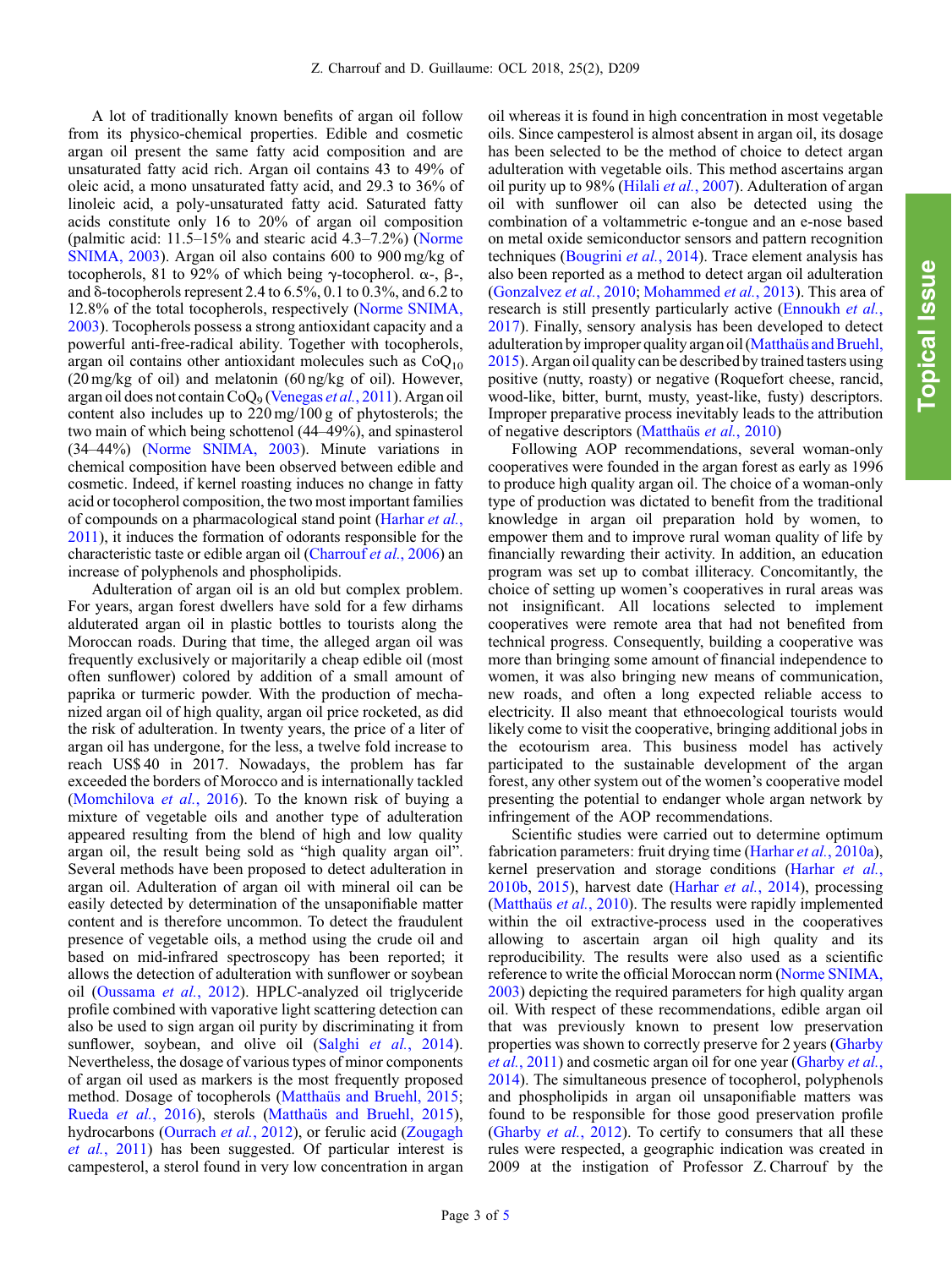<span id="page-3-0"></span>agricultural Ministry with the subsequent help of the Aquitaine region (France) and OriGIn (Organization for an International Geographical Indications Network). All argan oil producers wishing to use this label had to certify that they were following the appropriate specifications.

Once high quality argan oil became produced on a large scale, unsurprisingly, the oil met with an exponentially increasing interest and appreciation in the high-value markets (Europe, North America, Asia). To satisfy this growing market, the kernel supply-chain had to be secure. In the Moroccan rural culture, the argan tree had always been considered a provided by Nature, a tree that did not need to betaken care of. To change the states of mind, a vaster forestation program was officially launched by the Moroccan government. In the early 2000s, before the beginning of this program the argan forest area was in decline. During year 2005, 500 ha were modestly reforested. This area reached 2200 ha in 2009 and 100 000 ha on 2017 according to the Haut Commissariat aux Eaux et Forêts et à la Lutte Contre la Désertification and the Minister of agriculture ([http://www.](http://www.leseco.ma/economie/61555-argan-298-mdh-generes-par-l-export.html) [leseco.ma/economie/61555-argan-298-mdh-generes-par-l-ex](http://www.leseco.ma/economie/61555-argan-298-mdh-generes-par-l-export.html) [port.html](http://www.leseco.ma/economie/61555-argan-298-mdh-generes-par-l-export.html)). In addition to symbolic actions aimed at sensibilize the populations by the presence of officials or politicians, plants specificities of the argan tree were presented to the rural population that had never envisioned to "grow" argan trees. Small selected plants germinated under green houses were given to the argan forest dwellers with the responsibility to take care of them [\(http://www.leconomiste.com/article/1008621](http://www.leconomiste.com/article/1008621-souss-arganeraie-la-regeneration-en-marche) [souss-arganeraie-la-regeneration-en-marche\)](http://www.leconomiste.com/article/1008621-souss-arganeraie-la-regeneration-en-marche).

Edible and cosmetic argan oil physiological properties on humans likely result from its unsaturated fatty acid profile and its high content in antioxidative molecules (polyphenols, tocopherols and  $CoQ_{10}$ ) and sterols. Those properties have been frequently reviewed and will not be further detailed here ([El Monfalouti et al., 2010](#page-4-0); [Guillaume and Charrouf, 2011a,](#page-4-0) [b](#page-4-0), [2013](#page-4-0); [Lopez Saez and Alba Sanchez, 2015](#page-4-0); Ansuategui and López, 2015). Recently, using a simulated gastrointestinal process, it has been shown that only a minor fraction of argan oil polyphenols is bioavailable for absorption by intestinal cells (Rueda et al.[, 2017](#page-4-0)). Therefore, the real physiological impact of polyphenols still needs to be assessed. Nevertheless, benefits of argan oil consumption on dyslipidemia-associated cardiovascular and cerebrovascular complications have been recently confirmed (Batta et al., 2016). New therapeutic benefits of argan oil absorption on human health are still frequently reported and recent cohort studies have evidenced that argan oil consumption presents a preventive effect against key cardiovascular risk factors of metabolic syndrome in knee osteoarthritis patients ([Essouiri](#page-4-0) et al., 2016) and on Knee Osteoarthritis Symptoms [\(Essouiri](#page-4-0) et al., 2017).

Efficiency and safety are important matters in the cosmetic domain in which, most of the alleged properties of argan oil initially derived from traditional uses. Some of these properties have been recently confirmed by scientific studies. Hence, the topical application of argan oil has induced an ameliorative effect on skin hydration after 2 months of treatment (Boucetta et al., 2013). The moisturizing/revitalizing effects and anti-hair loss activity of cosmetic argan oil compared to paraffin have been assessed on a panel of volunteers. A significant improvement of the moisturizing quality of the scalp after 3 months of twice a week application has been observed. A

significant anti-hair loss activity was observed on the women of the panel. The daily consumption and/or topical application of argan oil has an anti-aging effect on the skin demonstrated by the improvement of skin elasticity (Boucetta et al., 2015).

For the safety purpose, different analyses were performed in 2015. Argan oil, applied as crude oil, can be considered as non-irritant after an application with the help of a semiocclusive patch for 48 consecutive hours (patch test).

For the assessment of sensitizing potential and dermatological compatibility, no significant reaction was observed using the Marzulli-Maibach method, on a panel of 55 healthy adult volunteers. In an independent study performed in 2015, and under the conditions of repeated patch test under occlusion carried out on a panel of 54 healthy subjects, argan oil did not induce skin irritation and did not show any evidence of induced allergic contact dermatitis in human subjects. This study permitted argan oil to claim the mention "Hypoallergenic". In addition, under the conditions of a semi-occlusive photoallergy-phototoxicity study, argan oil was not associated with any photoirritation or phototoxic response. Such affirmation allows to certify the safety of argan oil used in cosmetic

The building of a cooperative in a rural area is an expensive project that succeeded only thank to national or international governmental or non-governmental subsidizations.

### 3 Conclusion

The argan oil project needed 20 years to be implemented. Even though its undeniable success makes the project a frequently used example to illustrate the way to follow in developing countries to increase the value of their natural resources, it must be kept in mind that the price of this success was a daily struggle over many years to convince all the participants and challenge to solve all kind of problems requiring scientific, but more often, psychological and economic knowledge.

#### References

- Ansuategui M, López V. 2015. Aceite de argán: usos tradicionales, aspectos fitoquímicos, nutricionales y farmacológicos. Rev Fitoterapia 15: 5–19.
- Batta FZ, Houssaini TS, Alaoui Sekkouri K, Alaoui H, Dahri S, Alaoui Belghiti K, et al. 2016. Hemodialysis associated dyslipidemia: Effect of Virgin Argan Oil consumption. J Int Res Med Pharm Sci 9: 139–145.
- Berrada M. 1972. Étude de la composition de l'huile d'argan. Al Awamia 42: 1–14.
- Boucetta KQ, Charrouf Z, Aguenaou H, Derouiche A, Bensouda Y. 2013. Does Argan oil have a moisturizing effect on the skin of post menopausal women? Skin Res Technol 19: 356–357.
- Boucetta KQ, Charrouf Z, Aguenaou H, Derouiche A, Bensouda Y. 2015. The effect of dietary and/or cosmetic argan oil on postmenopausal skin elasticity. Clin Interv Aging 10: 339–349.
- Bougrini M, Tahri K, Haddi Z, Saidi T, El Bari N, Bouchikhi B. 2014. Detection of adulteration in argan oil by using an electronic nose and a voltametric electronic tongue. J Sensors 245831/1-245831/ 10 11 p.
- Charrouf Z, El Hamchi H, Mallia S, Licitra G, Guillaume D. 2006. Influence of roasting and seed collection on argan oil odorant composition. Nat Prod Commun 1: 399–404.